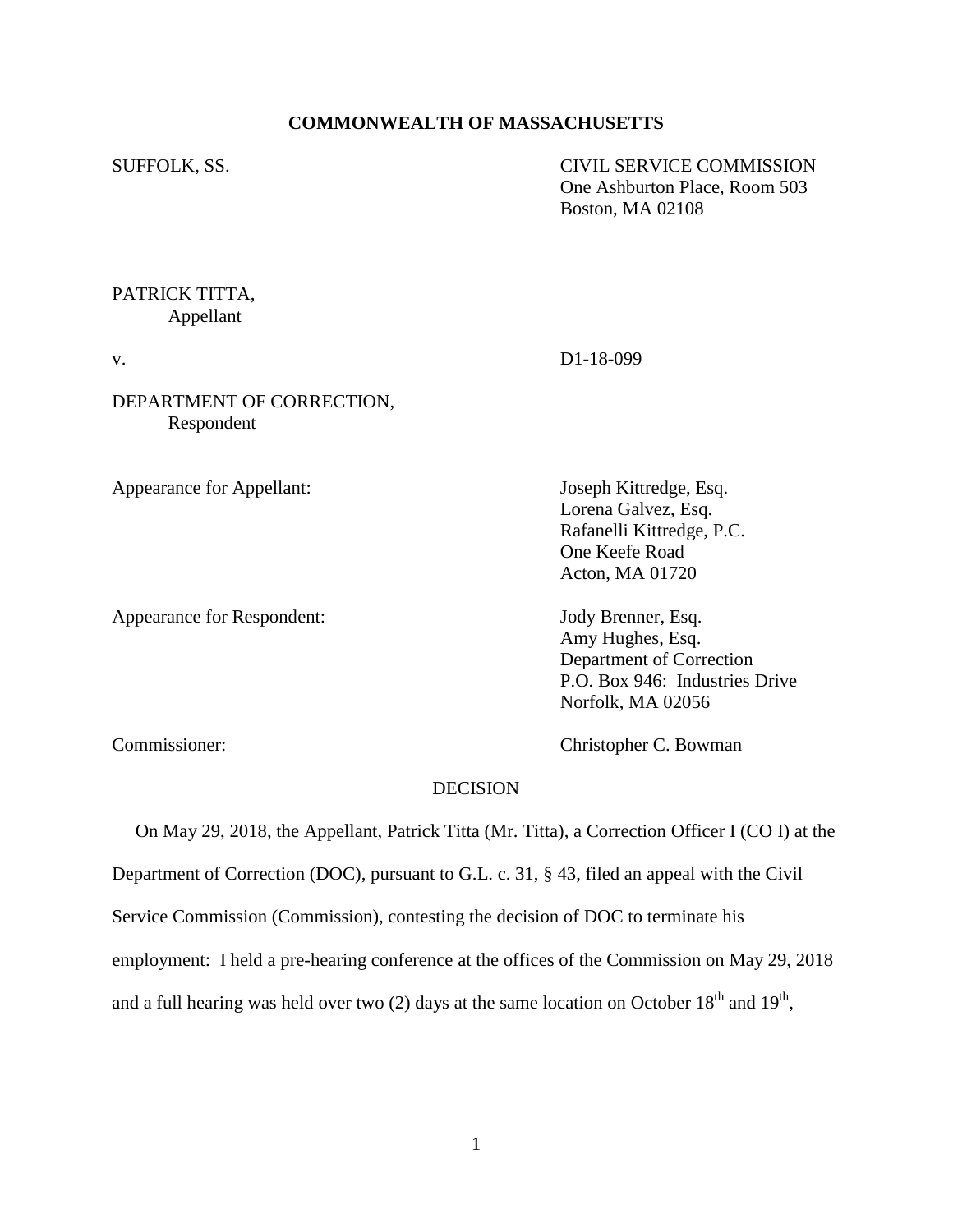$2018<sup>1</sup>$ . The full hearing was digitally recorded and both parties were provided with a CD of the recording. $^{2}$ 

# **FINDINGS OF FACT**

Twenty-three (23) exhibits (Exhibits 1-23) were entered into evidence at the hearing and two

(2) post-hearing exhibits (Exhibits PH1 and PH2) were submitted at my request. Based on the

documents submitted and the testimony of the following witnesses:

*Called by DOC:*

- Shawn Jenkins, former Special Sheriff; Worcester County Sheriff's Office
- Evan Butler; CO I, DOC;
- Jacqueline Thibault, CO II, DOC;
- Ryan Ricchezza, COI, DOC;
- Thomas Perry; CO I; DOC;
- Eugene Jalette, Supervising Identification Agent, DOC;
- Thomas Taft, CO I, DOC
- Katie Appel, Internal Affairs Officer, DOC;

## *Called by Mr. Titta:*

 $\overline{a}$ 

Patrick Titta, Appellant;

and taking administrative notice of all matters filed in the case, pertinent statutes, regulations,

policies, stipulations and reasonable inferences from the credible evidence, a preponderance of

the evidence establishes the following:

- 1. On November 3, 2013, Mr. Titta was appointed as a CO I at DOC. (Stipulated Fact)
- 2. Prior to his 2013 appointment, Mr. Titta had been non-selected for appointment during two

(2) prior hiring cycles. (Post-Hearing Exhibits; Testimony of Jalette)

<sup>&</sup>lt;sup>1</sup> The Standard Adjudicatory rules of Practice and Procedures, 810 CMR §§ 1.00, *et seq.*, apply to adjudications before the Commission, with G.L. Chapter 31, or any Commission rules, taking precedence.

 $2<sup>2</sup>$  If there is a judicial appeal of this decision, the plaintiff in the judicial appeal would be obligated to supply the court with a transcript of this hearing to the extent that he/she wishes to challenge the decision as unsupported by the substantial evidence, arbitrary and capricious, or an abuse of discretion. If such an appeal is filed, these CDs should be used to transcribe the hearing.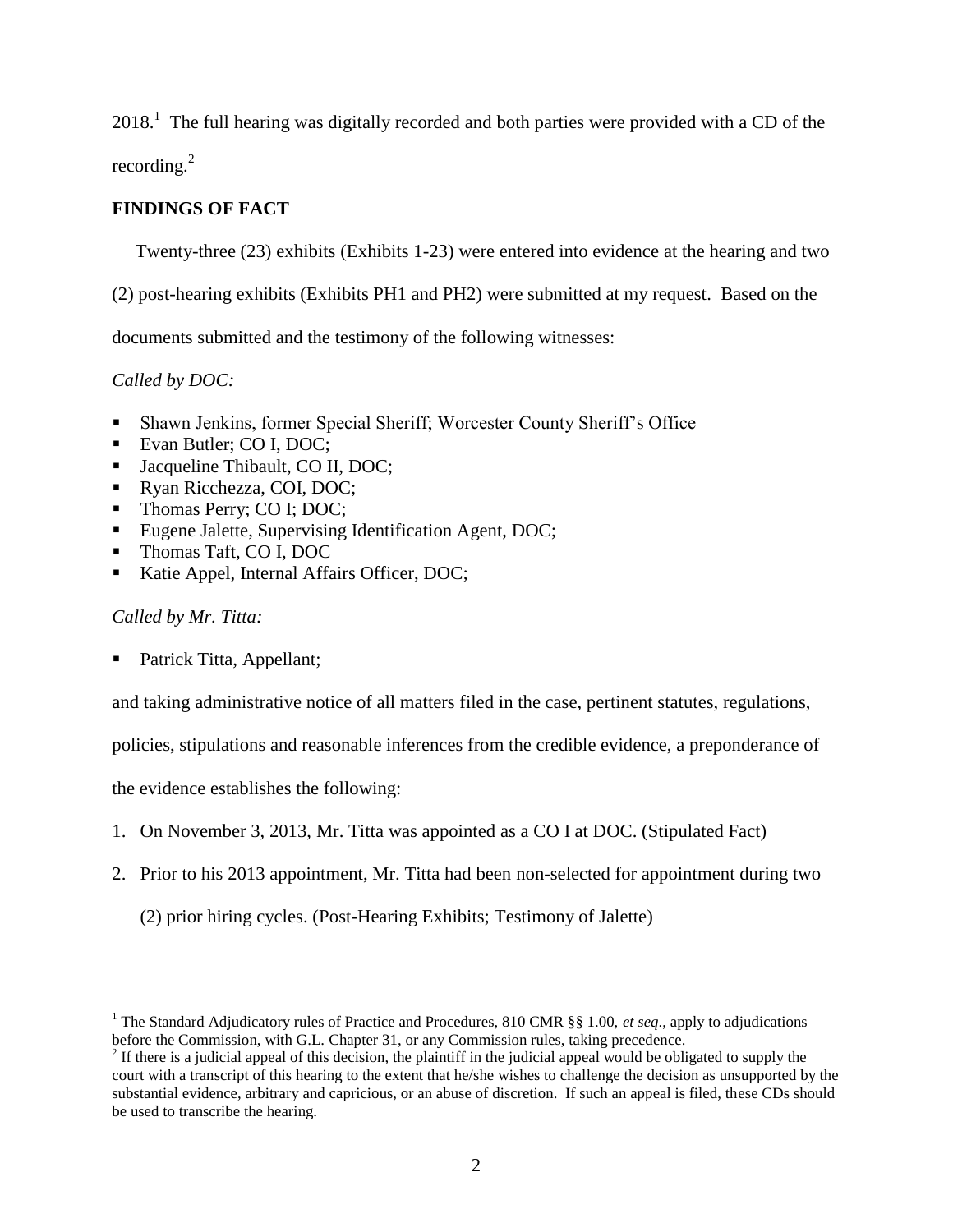- 3. On April 20, 2018, DOC, after providing Mr. Titta with proper notice, held an appointing authority hearing (Commissioner's hearing) to determine whether Mr. Titta should be disciplined, up to and including termination, for charges proffered against him. (Stipulated Fact)
- 4. Mr. Titta did not testify at the appointing authority hearing. (Stipulated Fact)
- 5. On May 17, 2018, Mr. Titta was terminated for: 1) using his personal cell phone, while on duty, to notify his brother that an inmate was being transported to the hospital; 2) contacting his brother, while his brother was incarcerated at the Worcester County House of Correction, and discussing inappropriate topics with him and other inmates, and then failing to notify DOC of the conversations; 3) providing false information during the hiring process; 4) providing false information to DOC regarding an off-duty incident at Gillette Stadium in Foxboro; and 5) providing false information to investigators during the internal affairs investigation that is the subject of this appeal.

*Using his personal cell phone, while on duty, to notify his brother that an inmate was being transported to the hospital*

- 6. On January 29, 2018, Mr. Titta was working in Tower 1 at MCI Shirley during the 3:00 P.M. to 11:00 P.M. shift. (Testimony of Titta and Appel)
- 7. The Tower 1 Officer is responsible for opening the gate to let outside vehicles in and out of the facility. (Testimony of Titta)
- 8. Mr. Titta had his personal cell phone with him will working in Tower 1 on January  $29<sup>th</sup>$ . (Testimony of Mr. Titta)
- 9. Mr. Titta engaged in phone conversations on his cell phone while on duty on January  $29<sup>th</sup>$ , including a thirty (30)-minute phone conversation, beginning at 3:07 P.M., with an off-duty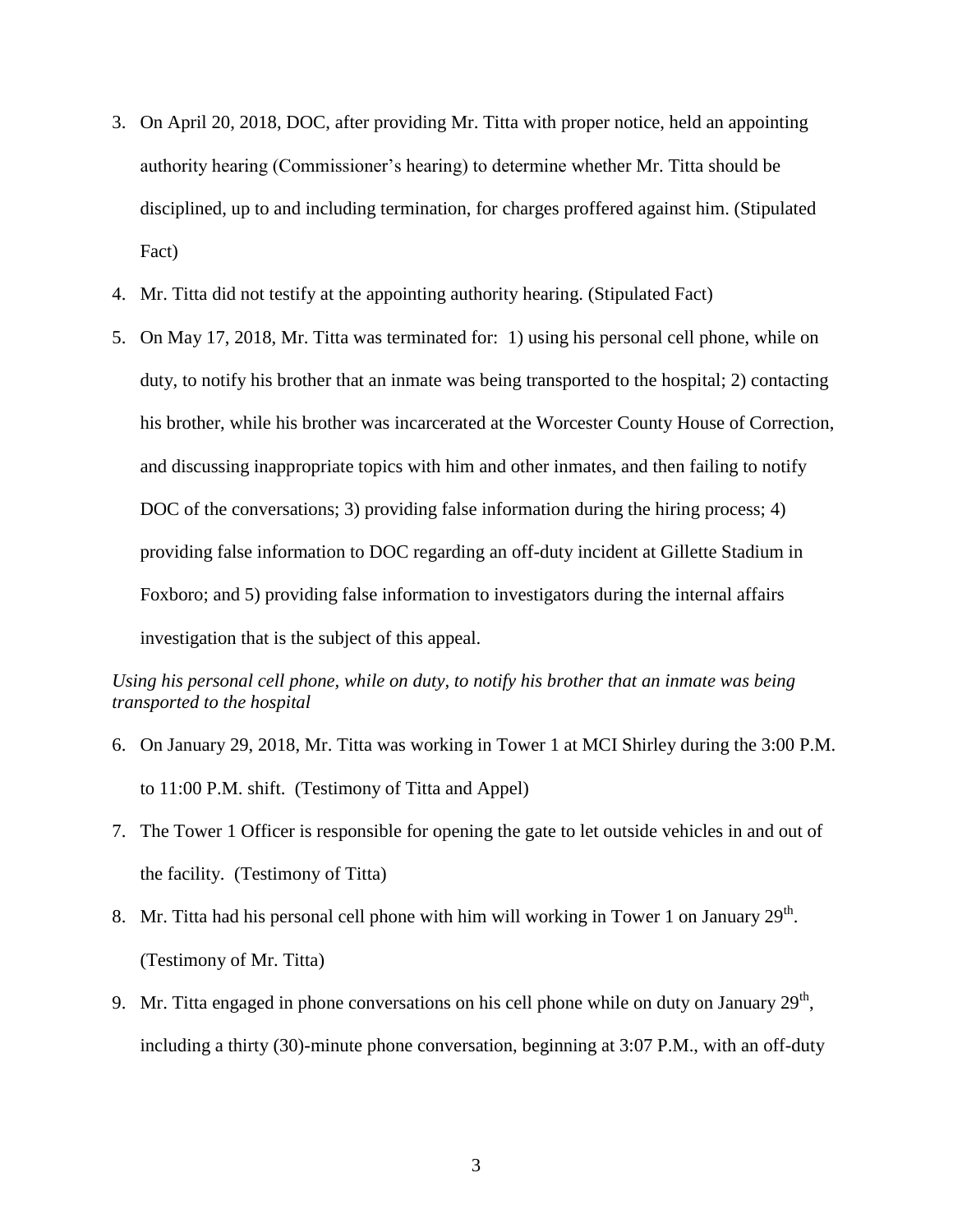correction officer; and a nineteen (19)-minute call, beginning at 3:43 P.M., with the same offduty correction officer. (Testimony of Mr. Titta)

- 10. Mr. Titta also used the DOC phone in the tower to make multiple calls to chat with on-duty officer friends at MCI Shirley during his shift on January  $29<sup>th</sup>$  including calls at 9:20 PM; 9:37 PM; 9:55 PM; 9:56 PM; 10:03 PM; and 10:20 PM. (Exhibit 11; Testimony of Mr. Titta)
- 11. Shortly before 9:38 P.M. on January  $29<sup>th</sup>$ , Officer Evan Butler was alerted to the fact that an inmate in Alpha 1 Housing Unit in Cell Number 50 was "passed out in his cell with vomit everywhere." He approached the cell and saw inmate A. Inmate A was not assigned to Cell Number 50. As Inmate A was unresponsive, Officer Butler immediately called a "Code 99", requesting emergency medical assistance. The Code 99 was made at 9:38 P.M. Officer Butler did not identify Inmate A in the Code 99. Rather, he identified the Cell Number (50) where Inmate A was currently located, but not assigned to. (Testimony of Butler)
- 12. Officer Butler did not speak with Mr. Titta that night regarding the Code 99. (Testimony of Officer Butler)
- 13. Responders arrived at the unit at approximately 9:41 PM and Inmate A was ultimately taken out of the unit by EMTs at approximately 10:18 PM. (Testimony of Butler)
- 14. Mr. Titta got a call in Tower 1 from a Captain telling him that an ambulance was on the way. (Testimony of Titta)
- 15. As soon as the Code 99 was called, Mr. Butler's partner started securing the unit by using a microphone telling inmates to lock into their cells. (Testimony of Butler)
- 16. It took all the inmates in the unit approximately "fifteen seconds" to lock in. (Testimony of Thibault)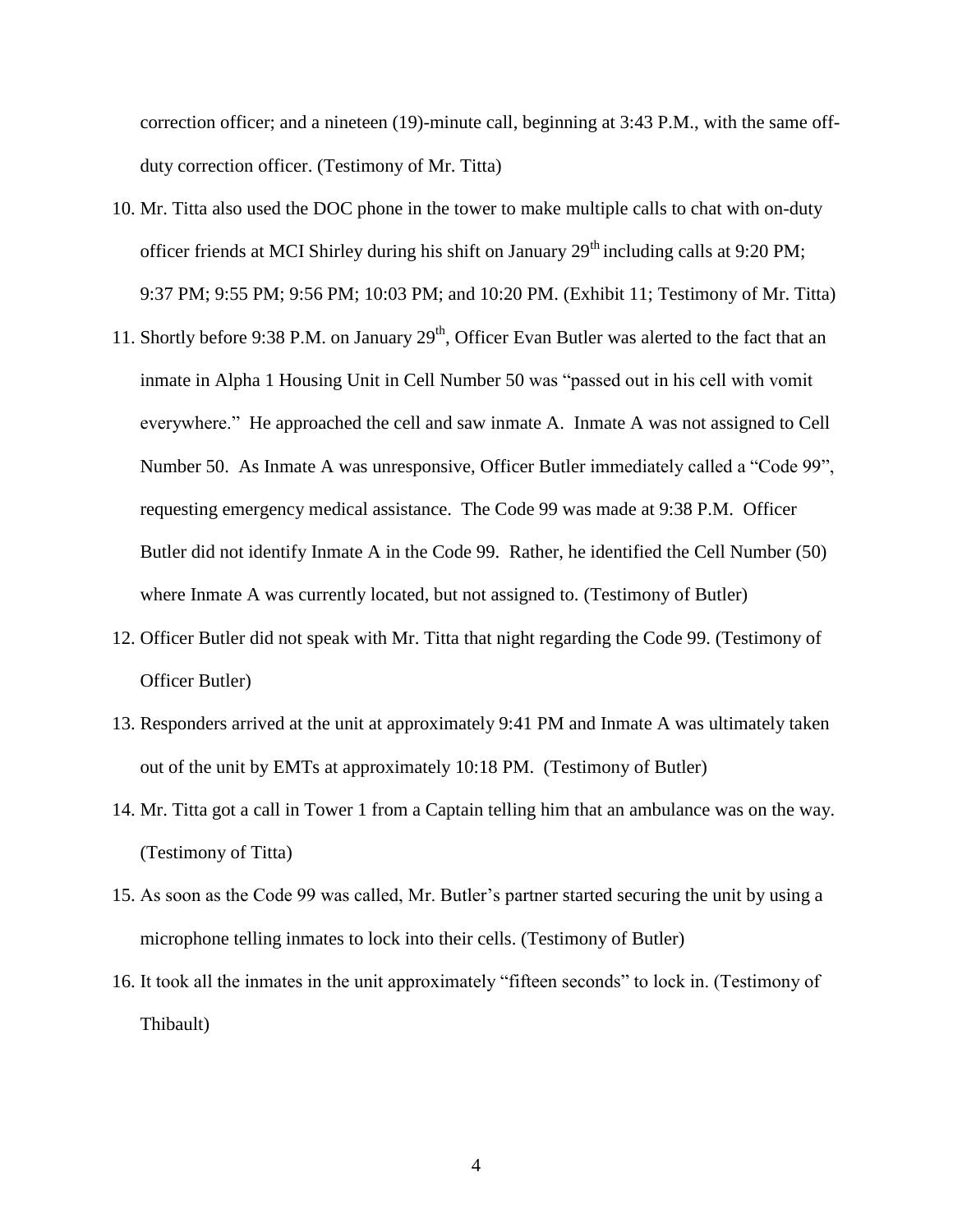- 17. CO II Jacqueline Thibault was working in Outer Control at the time of the Code 99. Her role was to prepare officers for the hospital trip and to watch a video monitor to make sure nothing was going on in the A-1 housing unit. (Testimony of Thibault)
- 18. At approximately 10:20 PM, Ms. Thibault received an outside telephone call from E, who identified herself as the fiancé of Inmate A. (Testimony of Thibault)
- 19. E told Ms. Thibault that she was just notified that Inmate A was taken out of the institution in critical condition and she wanted more information. (Testimony of Thibault)
- 20. Ms. Thibault put the caller on hold to verify her information. E was listed as a contact for Inmate A. Ms. Thibault noted that E kept changing her story about how she learned about Inmate A's status. First, E said she received a text message, then reported it was a Facebook message, then repeated that it was a text message. (Testimony of Thibault)
- 21. Ms. Thibault knew that Inmate A left MCI Shirley around the same time that E called to ask about him because she got a call from the vehicle trap notifying her that Inmate A was leaving. The vehicle trap officer (not the Appellant) has to verify the name of the inmate who is leaving. (Testimony of Thibault)
- 22. Families are never notified when an inmate is transported to an outside hospital because it is a security breach. A family member could unexpectedly meet the inmate at the hospital and/or attempt to help the inmate escape. (Testimony of Thibault and Ricchezza) Families are only notified about an inmate's status after the inmate arrives at the hospital if the situation is "life threatening." (Testimony of Thibault)
- 23. Ms. Thibault filed a report stating in part: "Let it be known that the unit had been locked for a substantial amount of time when she said she had received this information and it seems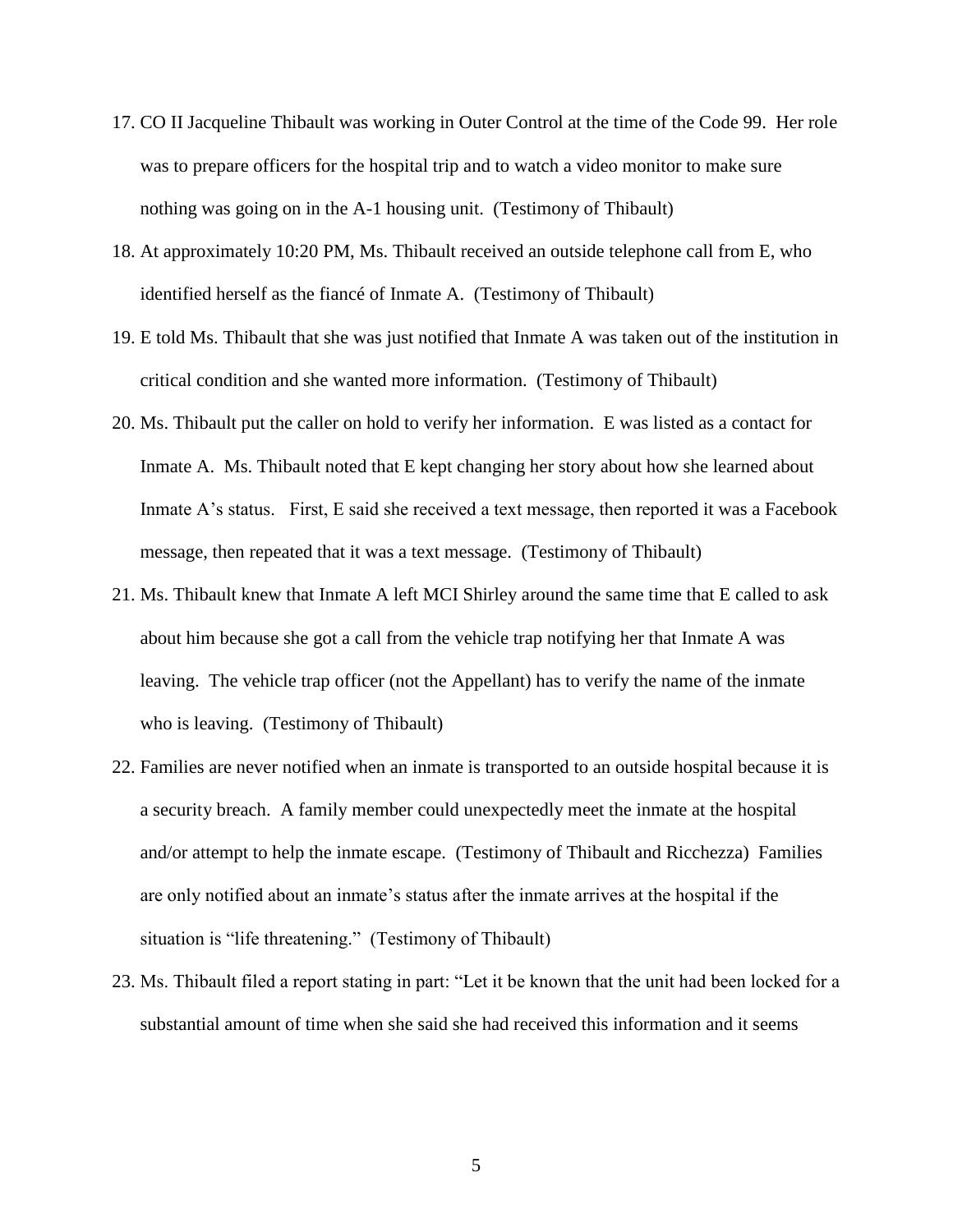possible that someone may have a so [sic] kind of unauthorized communication device within the unit." (Exhibit 11)

- 24. At 11:20 PM on January  $29<sup>th</sup>$ , Officer Ryan Ricchezza, while working in the Control Room at MCI Shirley, received an outside call phone call from Inmate A's mother, D. D told Ricchezza she received a phone call from her "frantic" daughter who was notified that Inmate A had been sent to the hospital. (Testimony of Ricchezz)
- 25. Mr. Ricchezza was "taken aback" by the call and it triggered red flags. He found the call to be significant and of concern because, to his knowledge, inmate phones had been turned off earlier in the evening and "the fact that an inmate family is receiving notifications from within the facility during that time is a serious breach of security." (Testimony of Ricchezza)
- 26. An investigation ensued regarding how family members of inmate A had received information about him leaving the facility for the hospital that night. (Testimony of Perry)
- 27. On Monday, February 5, 2018, several days after the Code 99, Inmate A, who was back at MCI Shirley in the segregation unit, had a conversation with Officer Thomas Perry at MCI Shirley. Perry was a member of the Inner Perimeter Security ("IPS") team. (Testimony of Perry)
- 28. Inmate A asked Mr. Perry why he was pending investigation and why he was denied a visit with his fiancé. Mr. Perry explained that IPS was still trying to figure out how his family learned about his outside hospital trip. (Testimony of Perry)
- 29. Later that same day, on February 5, 2018, Inmate A was given permission to call his fiancé, E. In the recorded phone call, Inmate A called E and told her he was "in the hole" and that he needed to find out who told his family he was sent to the hospital in order to get out of the hole. E added Inmate A's mother, D, into the conversation. (Exhibit 13 – CD of Inmate A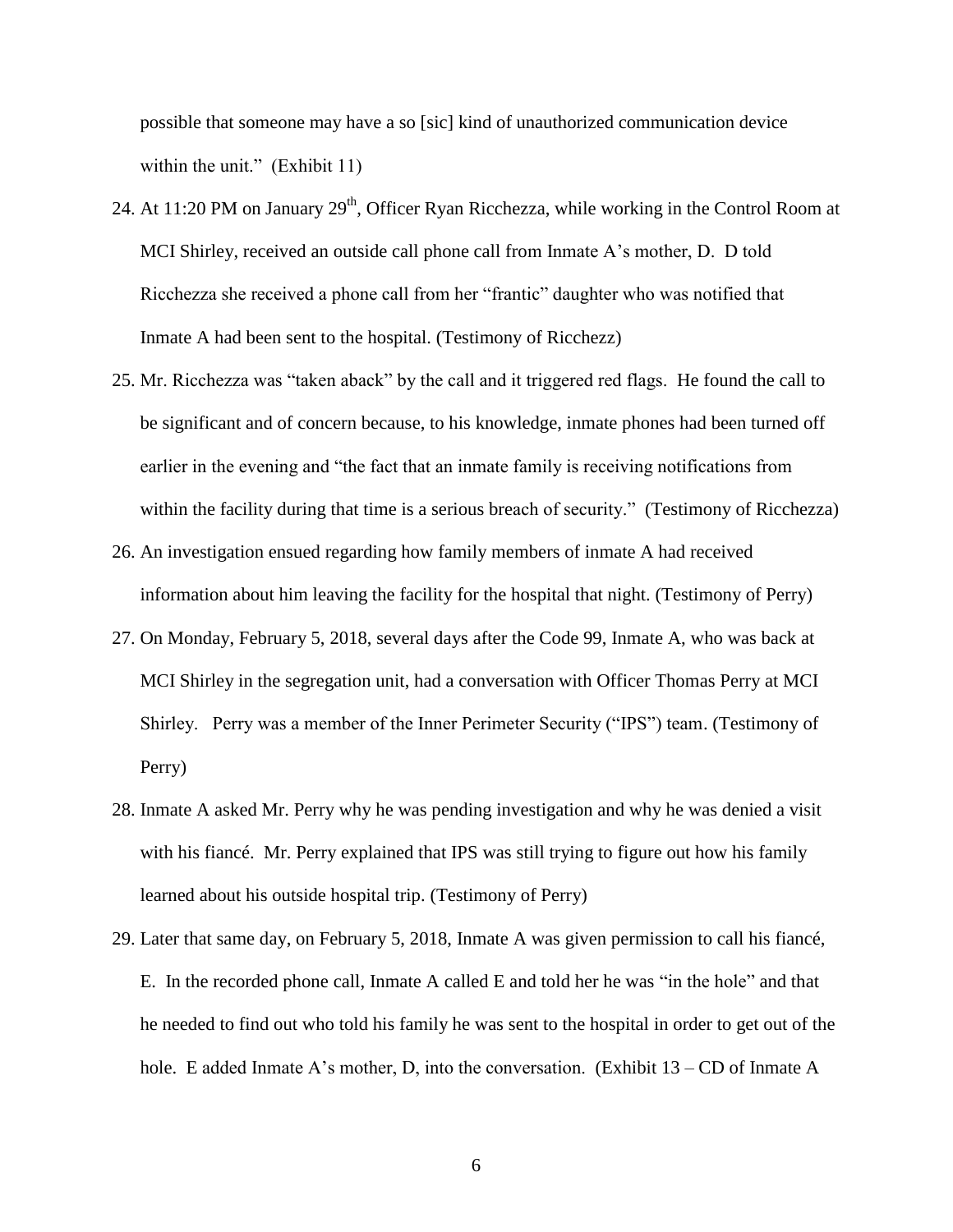phone call to family on February 5, 2018) The recorded conversation then includes the following exchange ["B" refers to Mr. Titta's brother]:

D (Inmate A's Mother): There's "only one person up there who knows our family". Inmate A: "Whose that?"

D (Inmate A's Mother): "[B]'s brother"

....

D (Inmate A's Mother): "I guess when he heard it come across he called [B] and [B] called [F] [Inmate A's Brother] and he [F] called me." (Exhibit 13)

- 30. That same day, Inmate A's fiancé, E, called Mr. Perry. E told Mr. Perry that she talked to Inmate A and D. E told Mr. Perry that the mother found out about the hospital trip from F, Inmate A's brother, who learned about it from Mr. Titta's brother, B. (Testimony of Perry)
- 31. Mr. Titta did not make or receive any telephone calls with his personal cell phone on January  $29<sup>th</sup>$  from the time the Code 99 was called and until the end of the shift. (Exhibit 19)
- 32. Mr. Titta has multiple apps on his phone including: iPhone Messenger; Snap Chat; and Facebook Messenger. (Testimony of Mr. Titta)
- 33. Mr. Titta refused to provide DOC investigators with his cell phone records prior to his termination. (Testimony of Appel)
- 34. Mr. Perry made some initial Facebook queries and determined that F is the brother of Inmate A. F and Inmate A are believed to have the same mother, D. (Testimony of Titta, Perry and Appel)
- 35. Mr. Titta is Facebook friends with Inmate A's brother, F. Mr. Titta is Facebook friends with his own brother, B. B is Facebook friends with F and Inmate A's mother, D. (Exhibit 11; Testimony of Perry and Appel)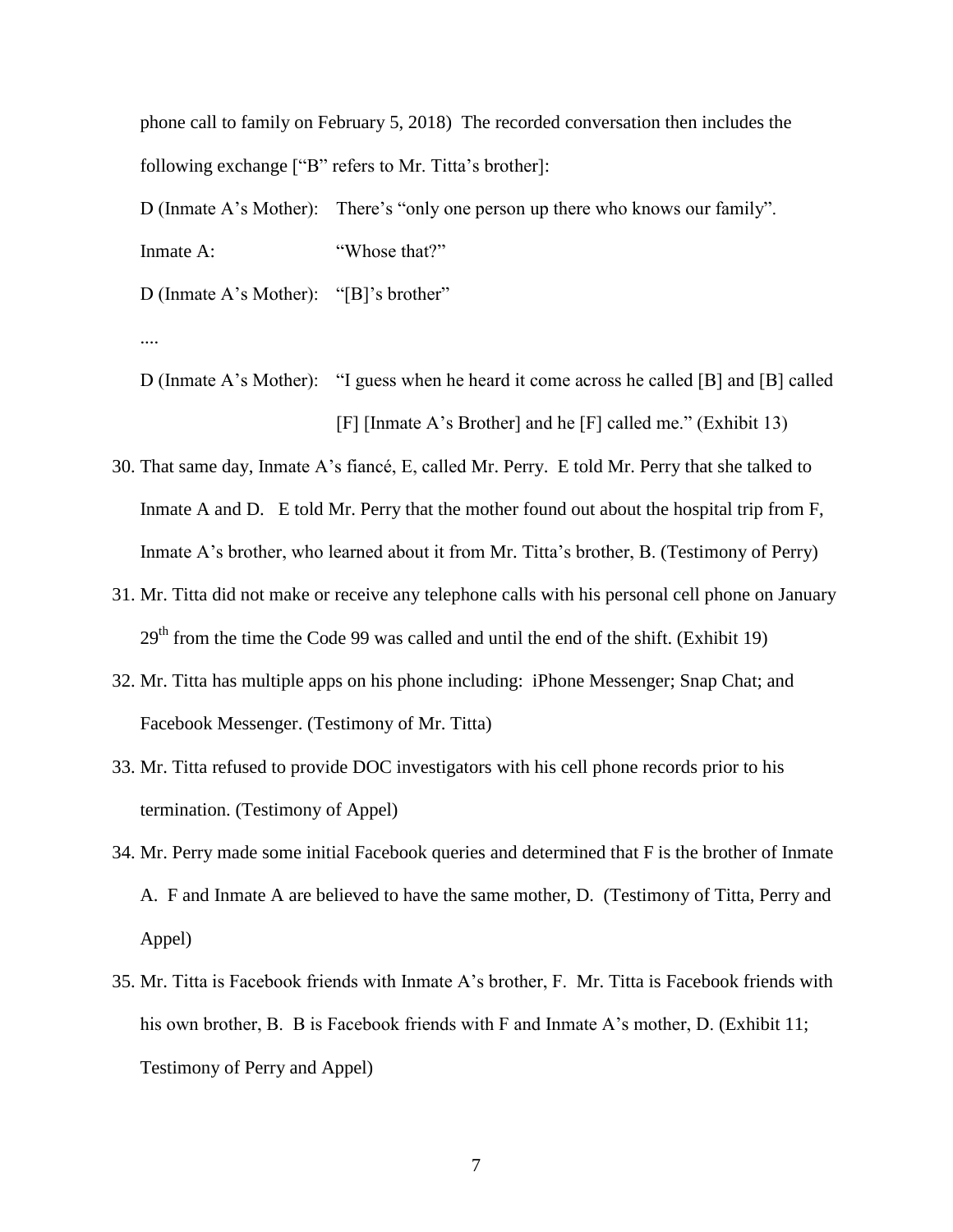*Contacting his brother, while his brother was incarcerated at the Worcester County House of Correction, and discussing inappropriate topics with him and other inmates, and then failing to notify DOC of the conversations*

- 36. As part of the investigation into whether Mr. Titta used his personal cell phone, while on duty, to notify his brother that Inmate A was being transported to the hospital, DOC reviewed calls between Mr. Titta and his brother while his brother was incarcerated at the Worcester County House of Correction. (WCHOC).
- 37. On August 29, 2016, Mr. Titta submitted a Confidential Incident Report informing the DOC that "my brother [B] was arrested by Worcester Police. He is being housed at Worcester County Sheriffs office and expected to be there for roughly 6 months. I may be contacted via phone by him." (Exhibit 11)
- 38. Mr. Titta communicated with B in twenty five (25) recorded telephone calls while B was incarcerated at WCHOC. The calls took place in approximately September and October 2016, while Mr. Titta was employed by the DOC. (Exhibit 14 and Exhibit 11)
- 39. Mr. Titta did not report to DOC after he spoke with B while B was incarcerated. (Testimony of Appel)
- 40. In the WCHOC telephone calls between Mr. Titta and B, Mr. Titta discussed topics including, but not limited to: the layout of housing units at MCI Shirley and WCHOC, the crimes of at least one inmate, staff members at MCI Shirley and WCHOC, fights in prison and inmates housed at MCI Shirley and WCHOC. (Exhibit 14)
- 41. For example, when B said that he would be in a particular housing unit, and asked his brother "I'm not locked in ever, right?" Mr. Titta replied, "Nah, never, they don't even have locks, they are dorms." (Exhibit 14)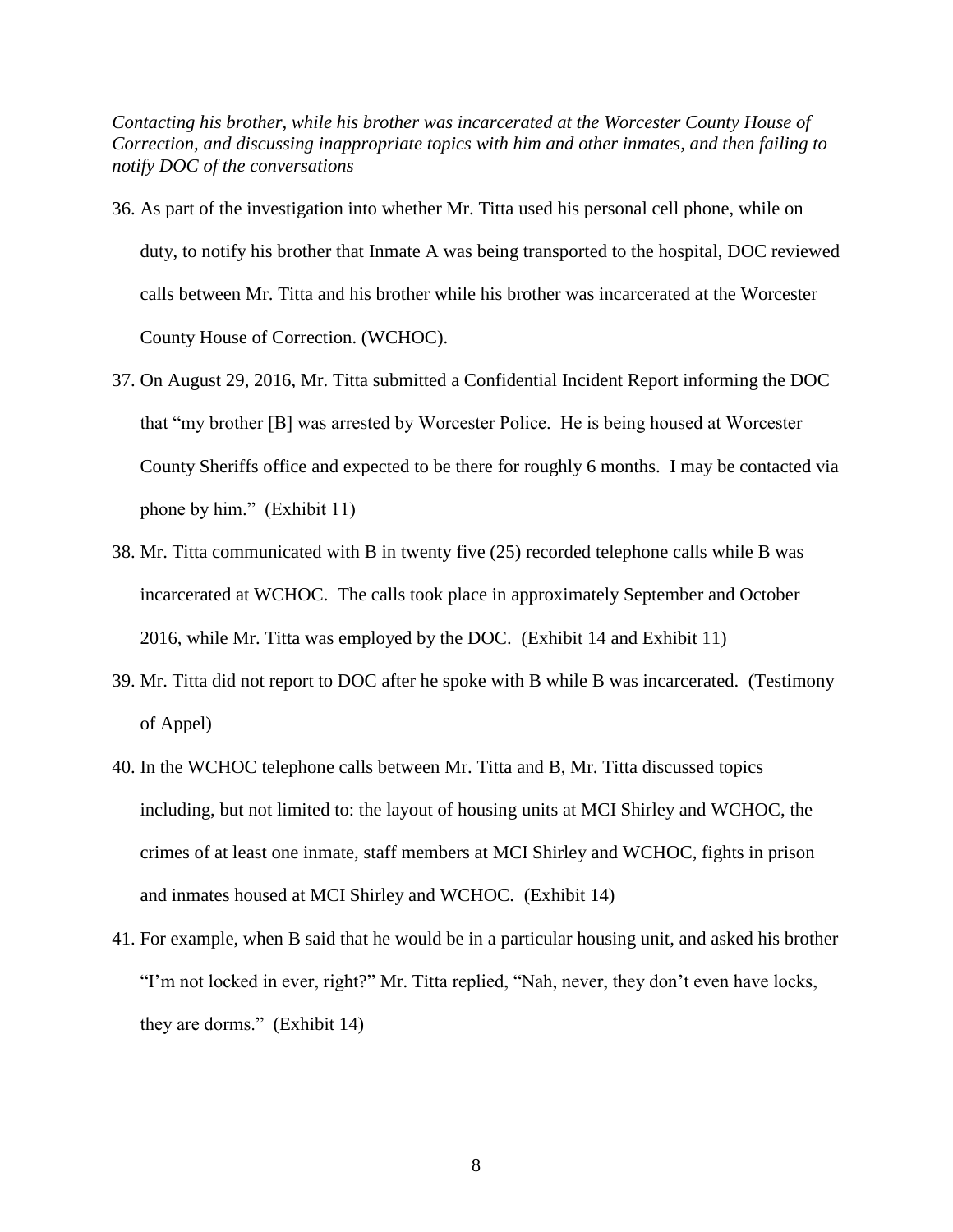- 42. Mr. Titta asked B, "[Inmate I] or any of those kids need anything?" B responded, "Need anything?" Mr. Titta replied, "Yeah, I can tell [Inmate G] and all them. [Inmate G] is about to be up there too." (Exhibit 14)
- 43. In another conversation with B about which housing unit he was in, Mr. Titta told B, "I can call some dude and see if he can help you get over there. He's kind of a faggot." (Exhibit 14)
- 44. Mr. Titta offered to help get money on the accounts of inmates at WCSO. (Exhibit 14)
- 45. Mr. Titta and B discussed the fact that G was facing charges for assault and battery on a police officer. (Exhibit 14)
- 46. Mr. Titta told B that MCI Shirley is separated into separate buildings and that the housing units look the same as the Mod units at WCHOC. He also told B that the inmates are only locked in during the major counts. (Exhibit 14)
- 47. In one telephone conversation between Mr. Titta and B, Mr. Titta told B "Shoulda had those dudes beat up H, that kid's a faggot." B responds, "Oh yeah, they're gonna fuck him up. I won't say it over the phone, but those dudes are straight fuckin' lifers dude." (Exhibit 14)
- 48. On or about October 14, 2016, while Mr. Titta was talking to B at WCHOC, B passed the phone to Inmate J. Mr. Titta and Inmate J engaged in a conversation in which Mr. Titta offered to assist J to get a job upon his release. In their telephone conversation, Mr. Titta also thanked J for watching out for his brother in WCHOC. (Exhibit 14)
- 49. Mr. Titta did not report his communication with Inmate J to DOC. (Testimony of Appel)
- 50. Mr. Titta placed a three-way call between B and former Inmate C. C, a gang member, was formerly incarcerated at the Middlesex County House of Correction. (Exhibit 14; Testimony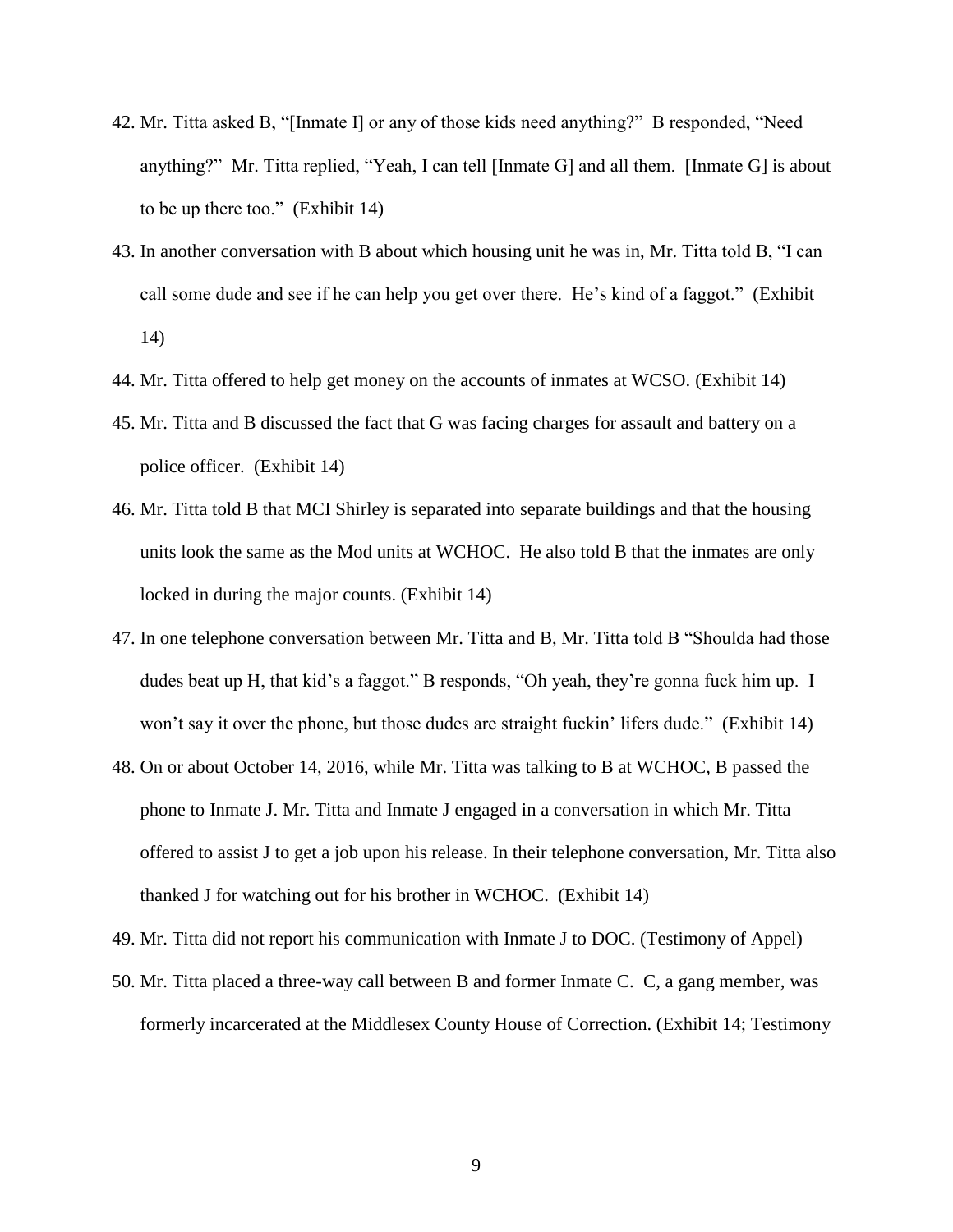of Appel) Mr. Titta did not report his association with C to DOC and did not have permission to associate with C. (Testimony of Appel)

- 51. On January 24, 2014, Mr. Titta filed a Confidential Incident report, stating that while covering chow that day, he recognized Inmate G. He stated, "I know inmate G from being a friend of my brothers. I played recreational sports with inmate G. We were former friends before inmate G was incarcerated. Ever since I became a correctional officer I have not had any contact with this inmate." (Exhibit 11)
- 52. During a phone call between Mr. Titta and B in 2016, Mr. Titta tells B, "Yeah I can tell G and all them. G is about to be up there too." Mr. Titta and B talk about a "68 gram necklace" owned by G, and when B asks Mr. Titta if he's seen it, Mr. Titta replies, "Yeah, he's been out too." Mr. Titta also told his brother "I'll tell G and all those kids to put money on those kids' books." (Exhibit 14)

### *Providing false information during the hiring process*

- 53. In approximately October 2011, Mr. Titta applied to be a Correction Officer with the DOC. In his application, he listed the reason for leaving WCSO as "probationary period." (Post Hearing Exhibits)
- 54. Later in the same application, on the Employment History Addendum, page 8, he checked a box stating he had been formally disciplined by an employer. On the same page, he said the reason for leaving WCSO was "unknown, probation era," and the sanction was "termination." (Post Hearing Exhibits)
- 55. In his 2011 application, Mr. Titta disclosed that misdemeanor charges were pending against him in NH District Court. (Post Hearing Exhibits)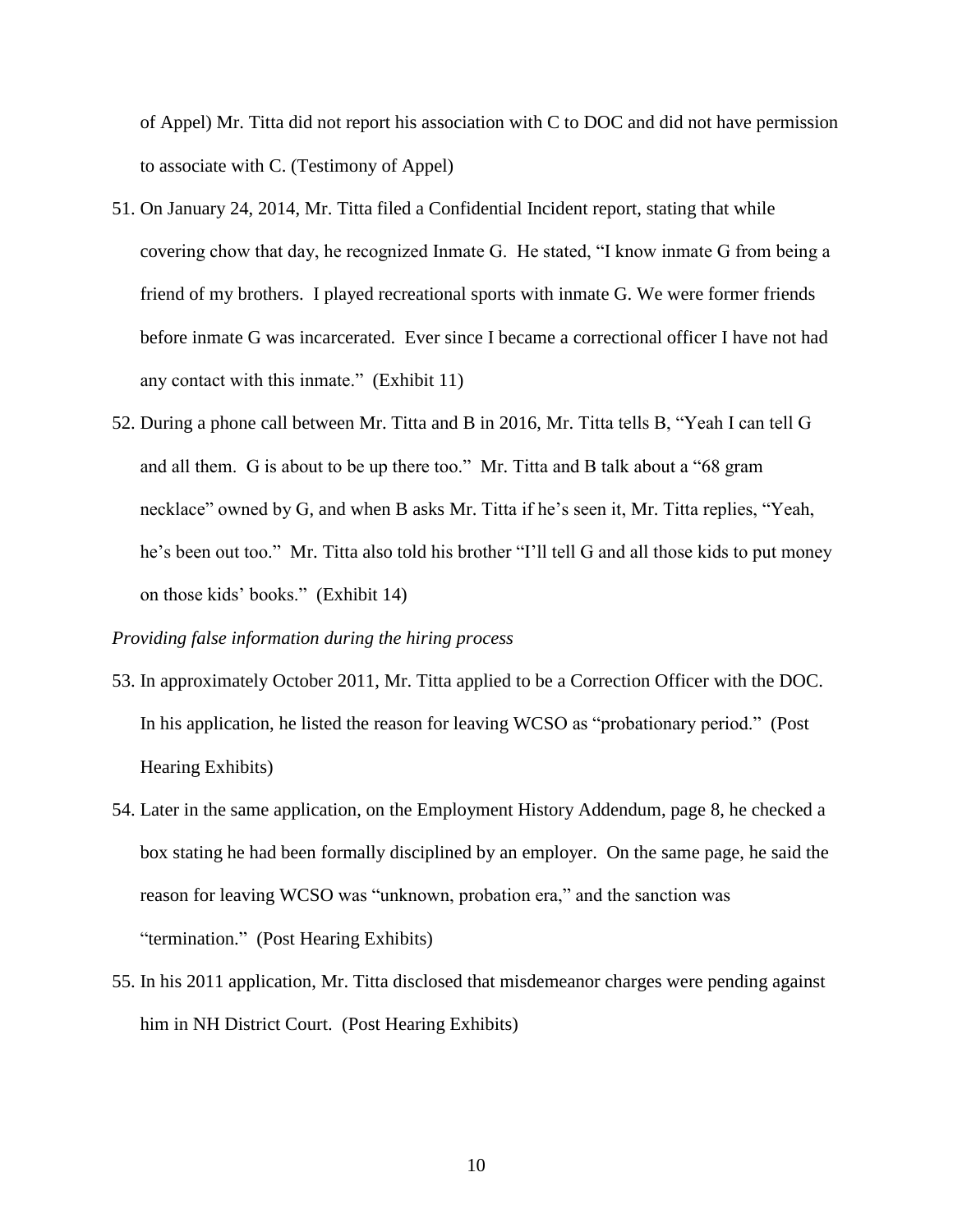- 56. Mr. Titta was notified that he was not considered for appointment to the January 2012 Academy due to an "unsatisfactory background check/negative employment." (Post Hearing Exhibits)
- 57. In early 2013, Mr. Titta applied for a position as a DOC Correction Officer again. (Post Hearing Exhibits)
- 58. In this 2013 application, when asked if he had been convicted of a misdemeanor within the past five years, he answered "yes." He explained "unsure if mis [sic] or a violation, supposed to [unable to read.]" (Post Hearing Exhibits)
- 59. Later in this 2013 application, he reported the Hampton Beach NH charges and also answered yes "unsure-violation after one year" when asked about misdemeanor convictions." (Post Hearing Exhibits)
- 60. In 2013, Mr. Titta reported the reason for leaving WCSO as "probationary ended." Later in the application, he checked a box saying he had "never been formally disciplined by an employer," and the reason for leaving was "9 month probationary period." (Post Hearing Exhibits)
- 61. In June 2013, Mr. Titta's application for appointment to the June 2013 Academy was denied because the "Interview Panel did not recommend you for appointment." (Post Hearing Exhibits)
- 62. Specifically, the Interview Panel notes state, "Mr. Titta has had previous experience working for the county sheriff's dept, which prepared him to answer the questions accordingly, but the candidate was less than truthful with his answers in this application. He had been terminated by the County Sheriff's dept for an incident he had with law enforcement during his probation period. Due to his lack of responsibility for his actions of that incident and his

11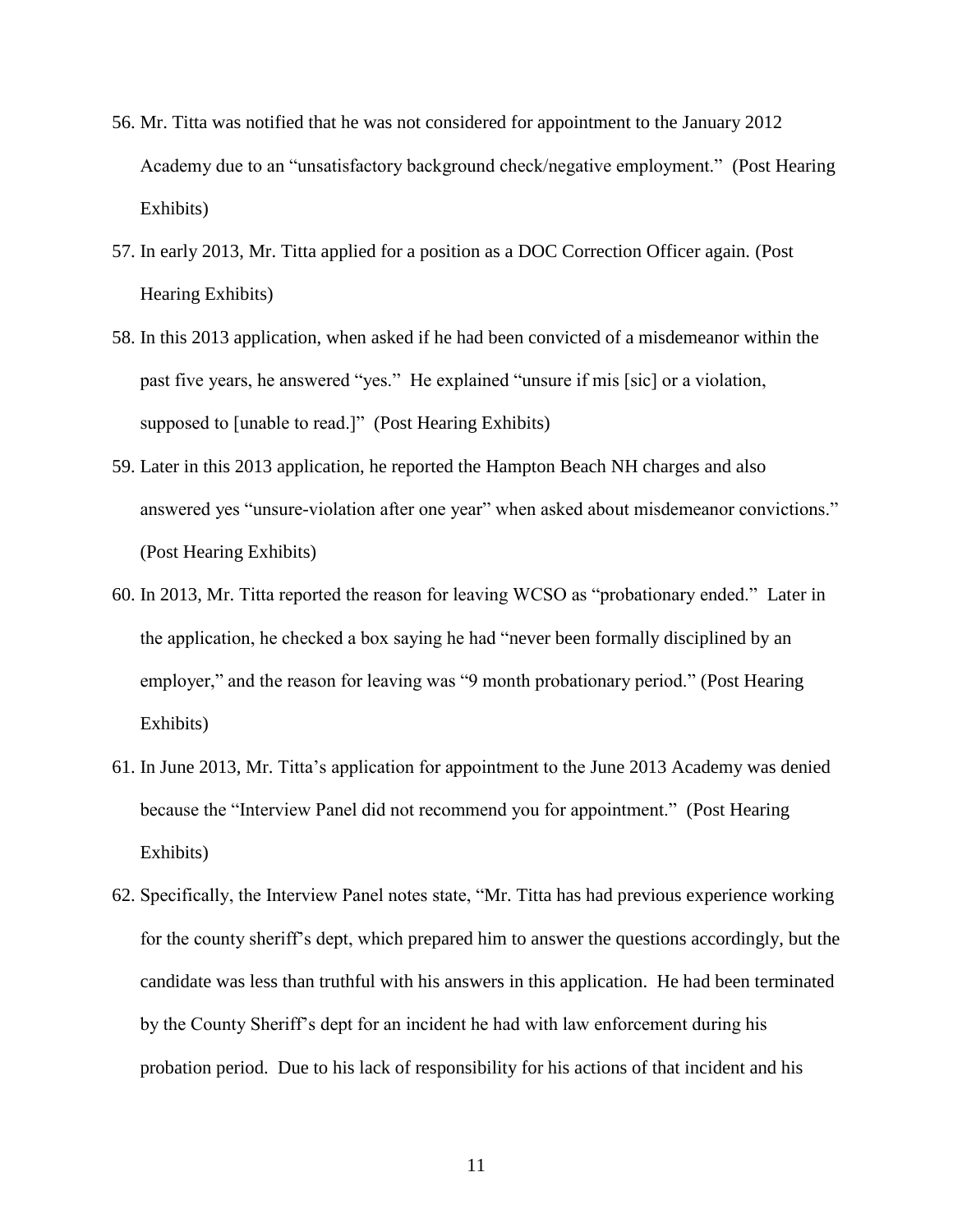answers on the application, the panel agreed Mr. Titta is not ready to assume the responsibilities the position requires." (Post Hearing Exhibits)

- 63. In approximately July 2013, Mr. Titta submitted another (third) application for employment with DOC. (Exhibit 11)
- 64. In the July 2013 application, Mr. Titta checked "no" when asked if he been convicted of a misdemeanor within the past five years. (Exhibit 11)
- 65. Next to the "No box" there is a statement that states "conviction will not necessarily disqualify an applicant from employment. Below that statement, it also says, "an applicant for employment with a sealed record on file with the Commissioner of Probation may answer 'no record' with respect to an inquiry herein relative to prior arrests, criminal court appearances or convictions". (Exhibit 11)
- 66. Mr. Titta did not indicate that he had been convicted of a misdemeanor within the last 5 years in his July 2013 application because he believed the Hampton Beach misdemeanor charge had been annulled at the time of the application. (Testimony of Tiita)
- 67. Mr. Titta's criminal attorney for the Hampton Beach misdemeanor charge represented to him that the misdemeanor would be annulled within a year of him pleading guilty as long as he didn't get in any trouble within the year. (Testimony of Titta).
- 68. Mr. Titta recalls pleading out of the Hampton Beach misdemeanor on or about October or November of 2011 and going back roughly a year later to complete paperwork, submit a New Hampshire CORI and pay fines to annul (seal) the misdemeanor. (Testimony of Titta)
- 69. Mr. Titta never heard anything again regarding the New Hampshire annulment (sealing of records) and assumed it had been annulled. (Testimony of Titta)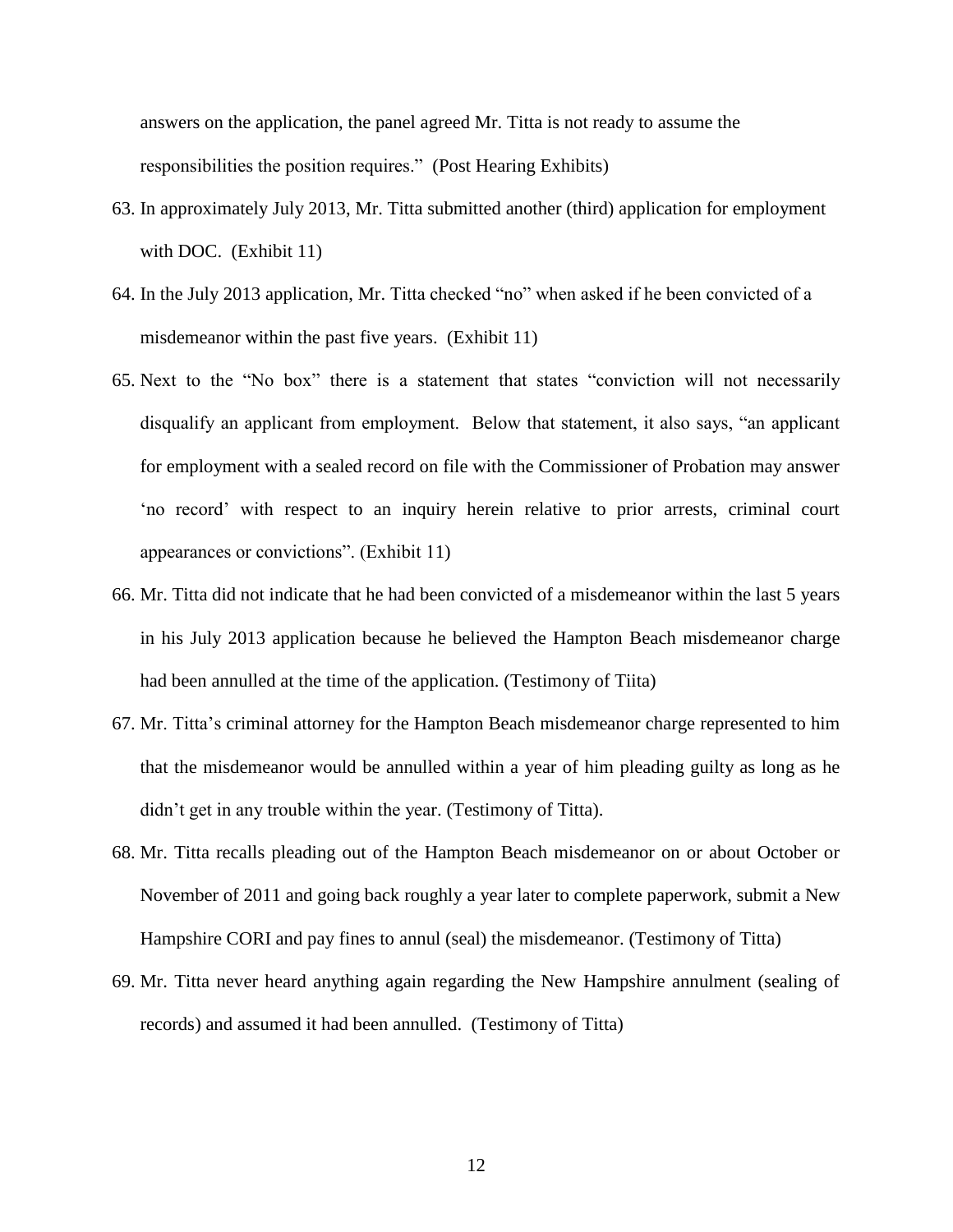- 70. After his interview with Officer Appel in March 2018, Mr. Titta obtained a copy of the Docket Case Summary from Seabrook District Court (Exhibit 20) and discovered that the Petition to Annul Record had been denied on November 2, 2013, a day before he was hired by DOC. (Testimony of Titta & Exhibit 20)
- 71. The Petition to Annul Record was filed on November 14, 2012, before Mr. Titta filed his July 18, 2013 application for employment. (Exhibit 20)
- 72. Mr. Titta was not notified that the Petition to Annul had been denied and at the time he was interviewed by Officer Appel. (Testimony of Titta)
- 73. In response to questions about how his WCSO employment ended, Mr. Titta responded "probation era ended" and "pending court case which was dismissed." (Exhibit 11)
- 74. In July 2013, Mr. Titta reported having been formally disciplined by an employer and stated the reason for the sanction was "Not offered a job post probation era 9-16-11." (Exhibit 11)
- 75. In May 2013, during the background investigation, Mr. Titta told Officer Thomas Taft that the incident at Hampton Beach was "a situation his brother was involved in and he jumped in, all that came out of it was a fine and was later dropped from his file and since he was on probation he was released from the Sheriff's department a month after the incident." (Testimony of Taft)
- 76. Mr. Taft reviewed Titta's employment file at the WCSO. The termination letter was not in the file. (Testimony of Taft)
- 77. DOC did not run a 2013 background check of Mr. Titta in NH because he never lived in NH. (Testimony of Jalette)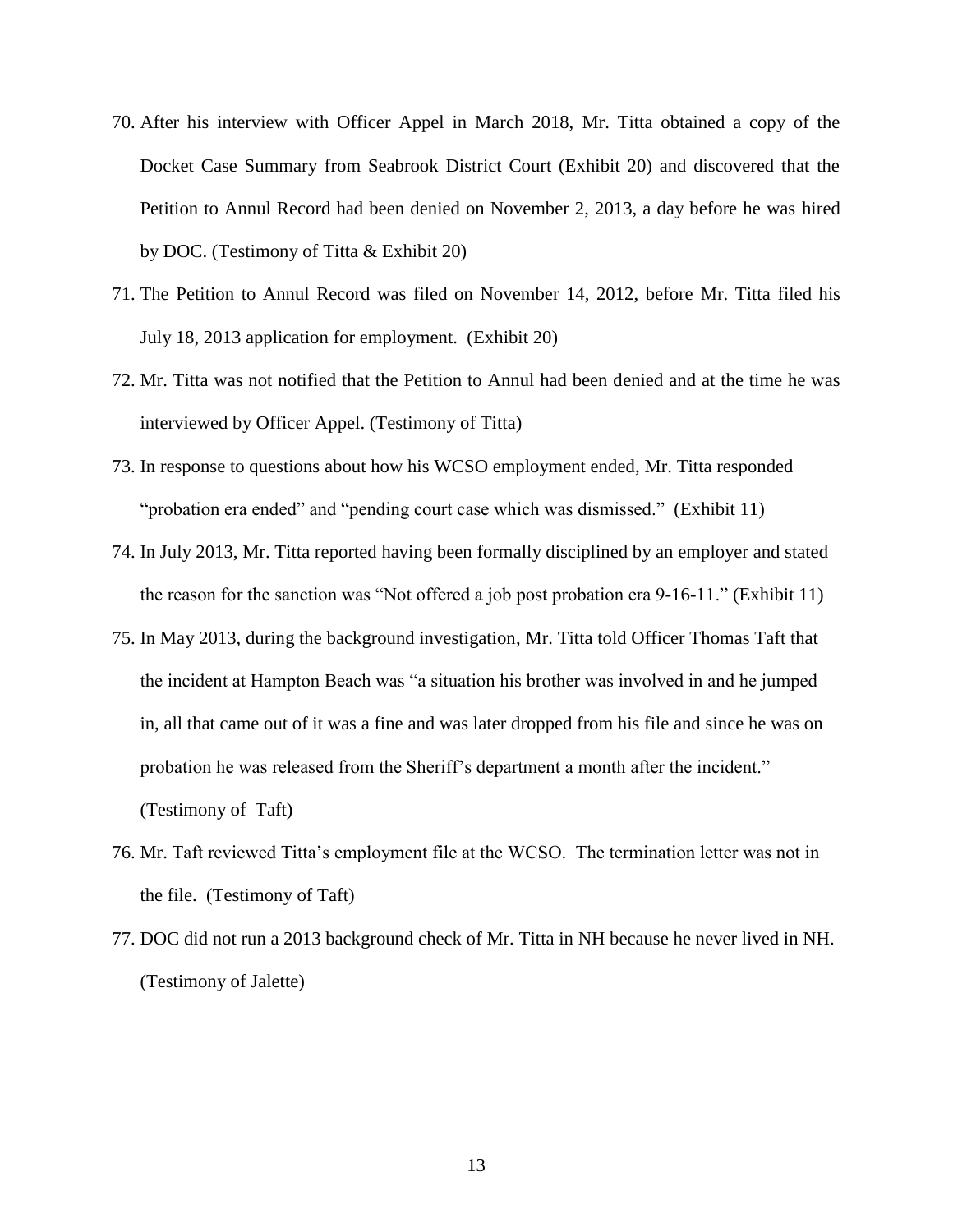- 78. When Mr. Titta's BOP was checked in MA, his NH conviction did not show up. If Mr. Titta had reported his NH convictions for resisting arrest and disorderly conduct, a BOP would have been run in NH. (Testimony of Jalette)
- 79. Mr. Taft did not have Mr. Titta's prior applications when he conducted the 2013 background check. (Testimony of Taft)

80. Mr. Titta was appointed as a CO I by DOC on November 3, 2013. (Stipulated Fact)

*Providing false information to DOC regarding an off-duty incident at Gillette Stadium in Foxboro*

- 81. On August 11, 2014, during a concert at Gillette Stadium in Foxborough, MA, police were approached by Mr. Titta who reported being hit over the head with a bottle. (Exhibit 11)
- 82. On August 11, 2014, Mr. Titta filed a Confidential Incident Report stating that he was the victim of a crime and was assaulted while trying to stop an altercation. He reported that "Massachusetts State police arrived on scene and verified me as a victim to a crime. At this time they took down my personal information and explained to me to seek medical attention and that I might be summonsed to court for a statement in the future." (Exhibit 11)
- 83. On or about September 17, 2014, a complaint was issued and *Mr. Titta* was summoned to court for Assault and Battery. (Exhibit 11)
- 84. On January 13, 2015, Mr. Titta filed another confidential report advising he had been to "Wrentham District Court in follow up to the confidential written in August 2014" and that it was continued to March 24, 2015. (Exhibit 11, p 83)
- 85. On March 25, 2015, Mr. Titta reported that "On Tuesday March 24, 2015, I attended Wrentham District court. All of the charges were dropped as previously noted." (Exhibit 11) 86. Mr. Titta never reported being charged with Assault and Battery. (Exhibit 11)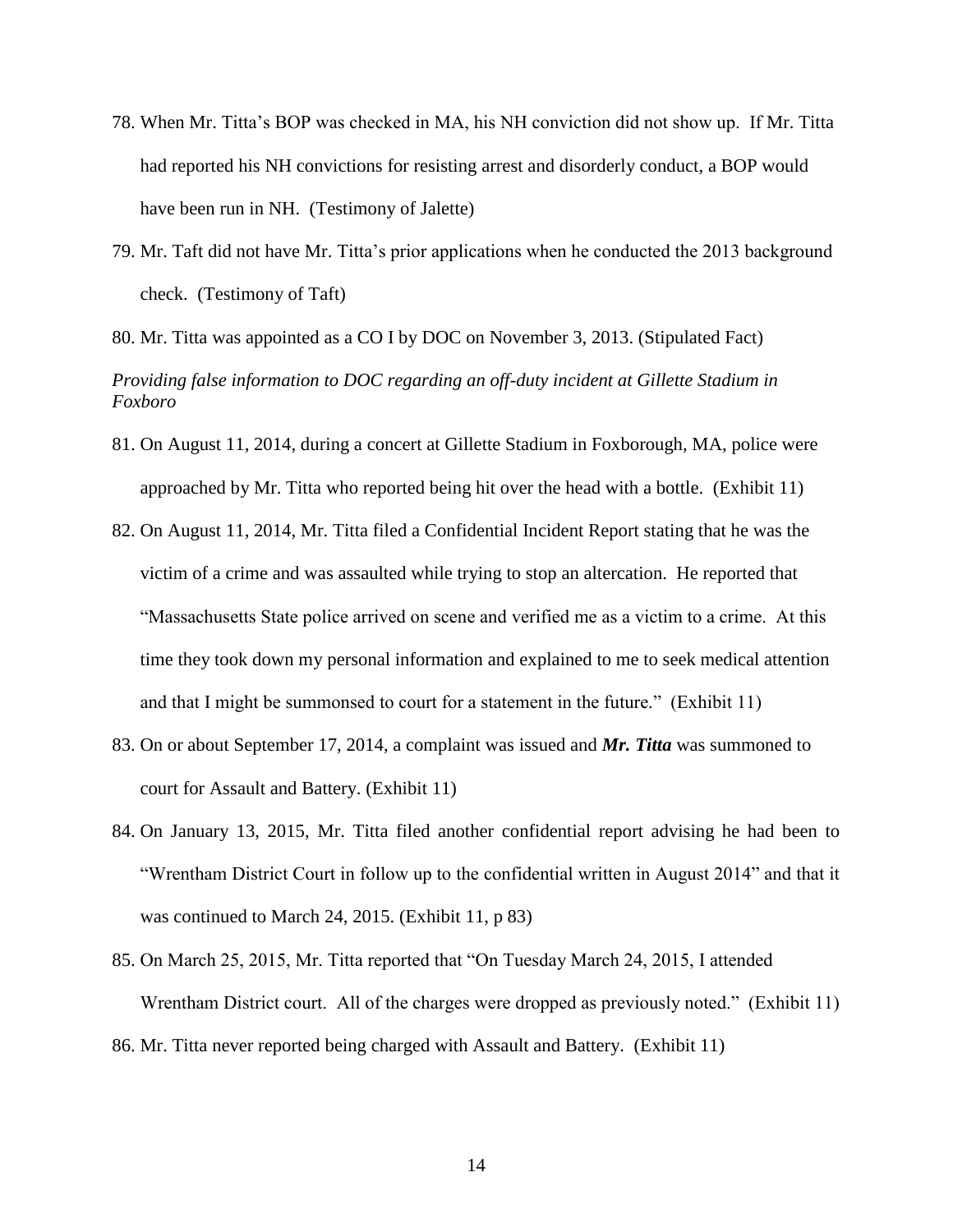*Providing false information to investigators during the internal affairs investigation*

87. Mr. Titta told investigators that he had no idea how Inmate A's family found out that he was

transported to the hospital. (Exhibit 12)

88. Mr. Titta denied offering Inmate J assistance to find a job. (Testimony of Appel)

*Applicable Civil Service Law*

G.L. c. 31, § 43 provides:

"If the commission by a preponderance of the evidence determines that there was just cause for an action taken against such person it shall affirm the action of the appointing authority, otherwise it shall reverse such action and the person concerned shall be returned to his position without loss of compensation or other rights; provided, however, if the employee by a preponderance of evidence, establishes that said action was based upon harmful error in the application of the appointing authority's procedure, an error of law, or upon any factor or conduct on the part of the employee not reasonably related to the fitness of the employee to perform in his position, said action shall not be sustained, and the person shall be returned to his position without loss of compensation or other rights. The commission may also modify any penalty imposed by the appointing authority."

 An action is "justified" if it is "done upon adequate reasons sufficiently supported by credible evidence, when weighed by an unprejudiced mind; guided by common sense and by correct rules of law;" Commissioners of Civil Service v. Municipal Ct. of Boston, 359 Mass. 211, 214 (1971); Cambridge v. Civil Service Comm'n, 43 Mass.App.Ct. 300, 304 (1997); Selectmen of Wakefield v. Judge of First Dist. Ct., 262 Mass. 477, 482 (1928). The Commission determines justification for discipline by inquiring, "whether the employee has been guilty of substantial misconduct which adversely affects the public interest by impairing the efficiency of public service;" School Comm. v. Civil Service Comm'n, 43 Mass.App.Ct. 486, 488 (1997); Murray v. Second Dist. Ct., 389 Mass. 508, 514 (1983).

The Appointing Authority's burden of proof by a preponderance of the evidence is satisfied "if it is made to appear more likely or probable in the sense that actual belief in its truth, derived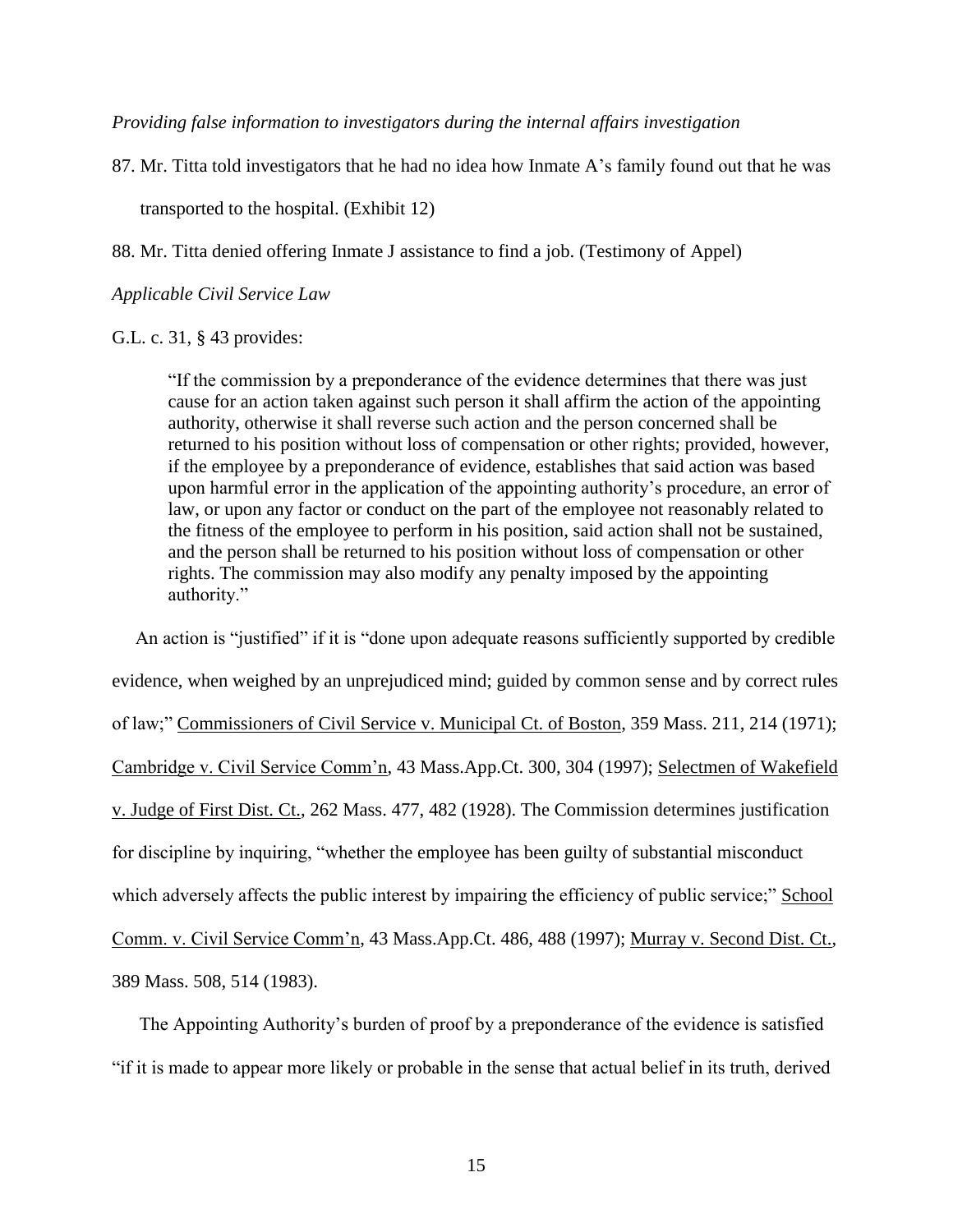from the evidence, exists in the mind or minds of the tribunal notwithstanding any doubts that may still linger there;" Tucker v. Pearlstein, 334 Mass. 33, 35-36 (1956).

Under section 43, the Commission is required "to conduct a de novo hearing for the purpose of finding the facts anew;" Falmouth v. Civil Service Comm'n, 447 Mass. 814, 823 (2006) and cases cited. However, "[t]he commission's task.. .is not to be accomplished on a wholly blank slate. After making its de novo findings of fact, the commission does not act without regard to the previous decision of the [appointing authority], but rather decides whether 'there was reasonable justification for the action taken by the appointing authority in the circumstances found by the commission to have existed when the appointing authority made its decision'," which may include an adverse inference against a complainant who fails to testify at the hearing before the appointing authority; Id., quoting internally from Watertown v. Arria, 16 Mass.App.Ct. 331, 334 (1983) and cases cited.

### *Analysis*

 By a preponderance of the evidence, DOC has shown that Mr. Titta violated DOC rules and engaged in substantial misconduct by:

- 1. Engaging in inappropriate discussions with his brother and multiple other inmates at the Worcester County House of Correction and failing to disclose those discussions to DOC.
- 2. Failing to notify DOC that he was charged with assault and battery regarding an incident at Gillette Stadium.

 The evidence presented at the hearing before the Commission, including phone records submitted by Mr. Titta, and Mr. Titta's own testimony, also show that he violated DOC rules and engaged in serious misconduct by: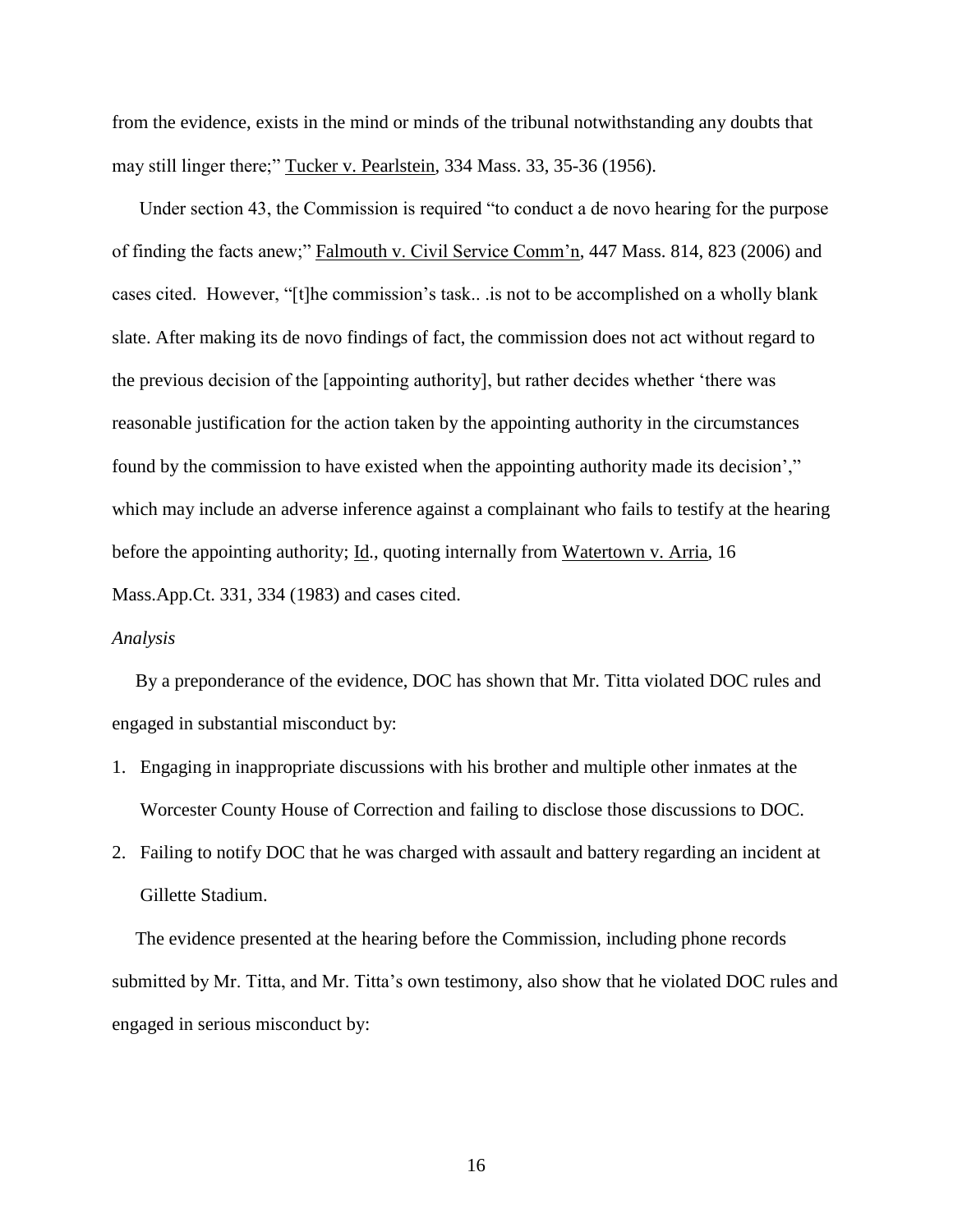- 3. Bringing his personal cell phone into Tower 1.
- 4. Conducting multiple personal phone calls on his personal cell phone while he was on duty in Tower 1, including a thirty (30)-minute conversation with a friend seven (7) minutes after his shift began.

 Mr. Titta's conversations with his brother and other inmates were inappropriate not only because he did not have permission to engage in them, but because of the scope of the confidential information that Mr. Titta shared with his incarcerated brother and other inmates. Mr. Titta talked with his brother about staff members at both MCI Shirley and WCSO. He discussed the crimes (CORI) of multiple inmates, their locations and the fact that they had been in fights. They discussed the layout of MCI Shirley and the fact that certain doors at WCHOC do not lock. Mr. Titta encouraged his brother to have another inmate (H) beat up.

During his recorded phone calls with his brother at WCSO, he discusses several individuals that they both know. It is clear from these conversations that Mr. Titta had unauthorized contact with inmates and former inmates that he should have, but failed to, report to the DOC.

Specifically, Mr. Titta should have, but failed to report that he knew Inmate A, who was housed at MCI Shirley. Mr. Titta admits that he associated with C, a gang member formerly incarcerated at the Middlesex County House of Correction and failed to report it.

In one phone conversation with his brother, Mr. Titta spoke with Inmate J, also housed at WCHOC. In the conversation, Mr. Titta offered to help Inmate J get a job upon his release. Mr. Titta failed to report his contact with Inmate J to the Department and did not have permission to associate with J.

In September 2014, Mr. Titta was issued a complaint for Assault and Battery. Mr. Titta should have, but failed to report criminal charges filed against him to the Department. His

17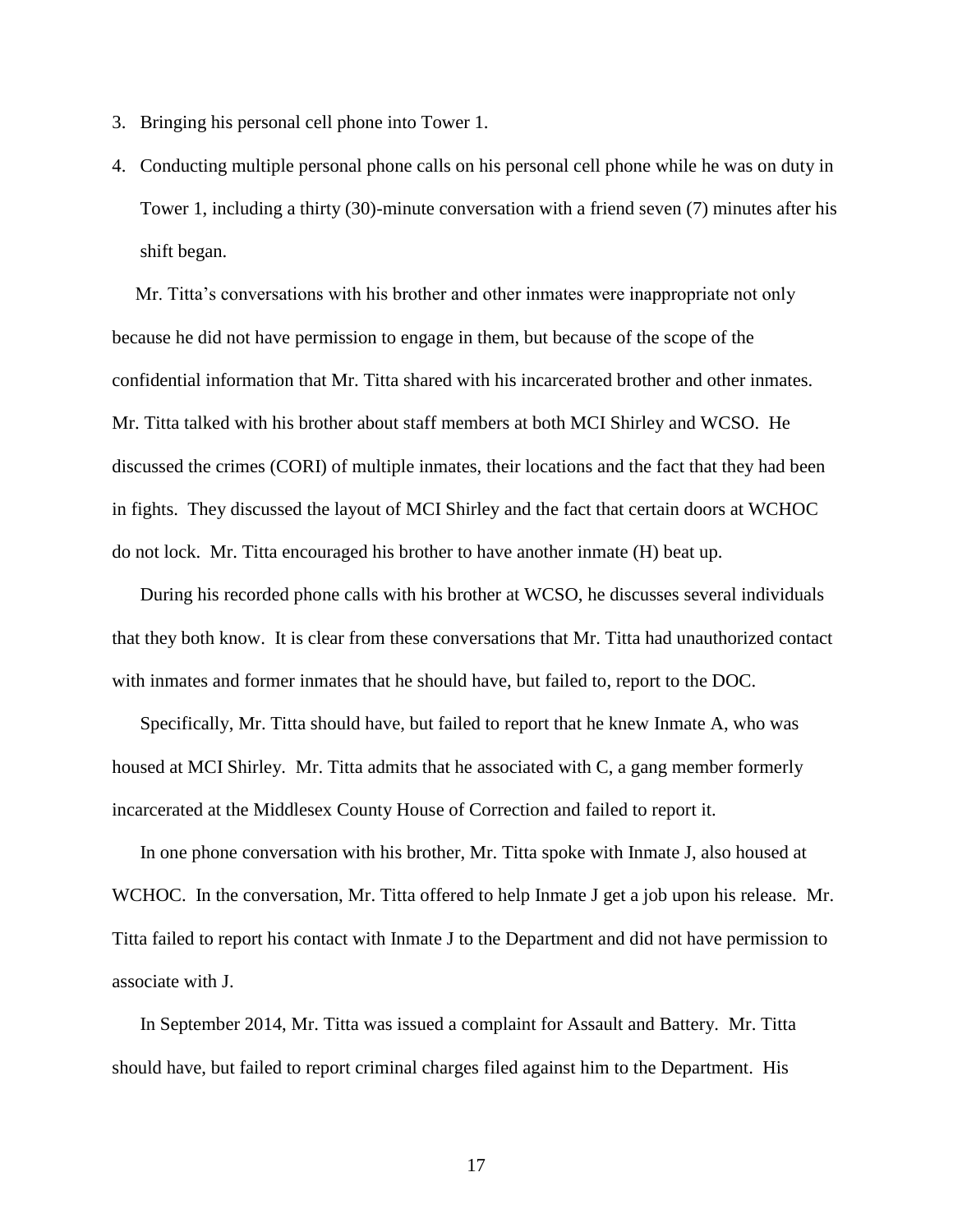subsequent report, dated March 24, 2015, which stated that "all of the charges were dropped as previously noted" was misleading, given that no charges were ever reported.

 Finally, Mr. Titta does not deny that he brought his personal cell phone into Tower 1 or that he conducted multiple personal phone calls while on duty. This also violates DOC policies and constitutes substantial misconduct. Only seven (7) minutes into his shift in the tower, Mr. Titta used his personal cell phone to engage in a thirty (30)-minute personal conversation with an offduty correction officer. DOC was unaware of this misconduct at the time because Mr. Titta refused to provide DOC with his personal cell phone records at the time. As part of the proceeding before the Commission, Mr. Titta introduced those personal cell phone records to prove that he did not make a call or text his brother during the time period in question. I accepted those records into evidence and gave them weight in that regard. Those records are also relevant, however, in showing that Mr. Titta engaged in the additional misconduct of bringing his personal cell phone into a DOC facility and then using it to make personal calls while on duty. In this context, it is appropriate for me, as part of this de novo proceeding, to consider that this evidence shows further misconduct justifying DOC's decision to terminate his employment.

The preponderance of the evidence does not support the remaining charges against Mr. Titta.

 In regard to the charges associated with Mr. Titta allegedly notifying his brother about Inmate A's hospital visit, DOC relied upon quadruple totem pole hearsay from the family of inmate A claiming that the information came from Mr. Titta. DOC produced a recorded telephone conversation between inmate A, his fiancé and his mother to support the allegation that Mr. Titta was the source of the information. This phone call was made on February 5, 2018 as inmate A was being held in solitary confinement pending the investigation into how his family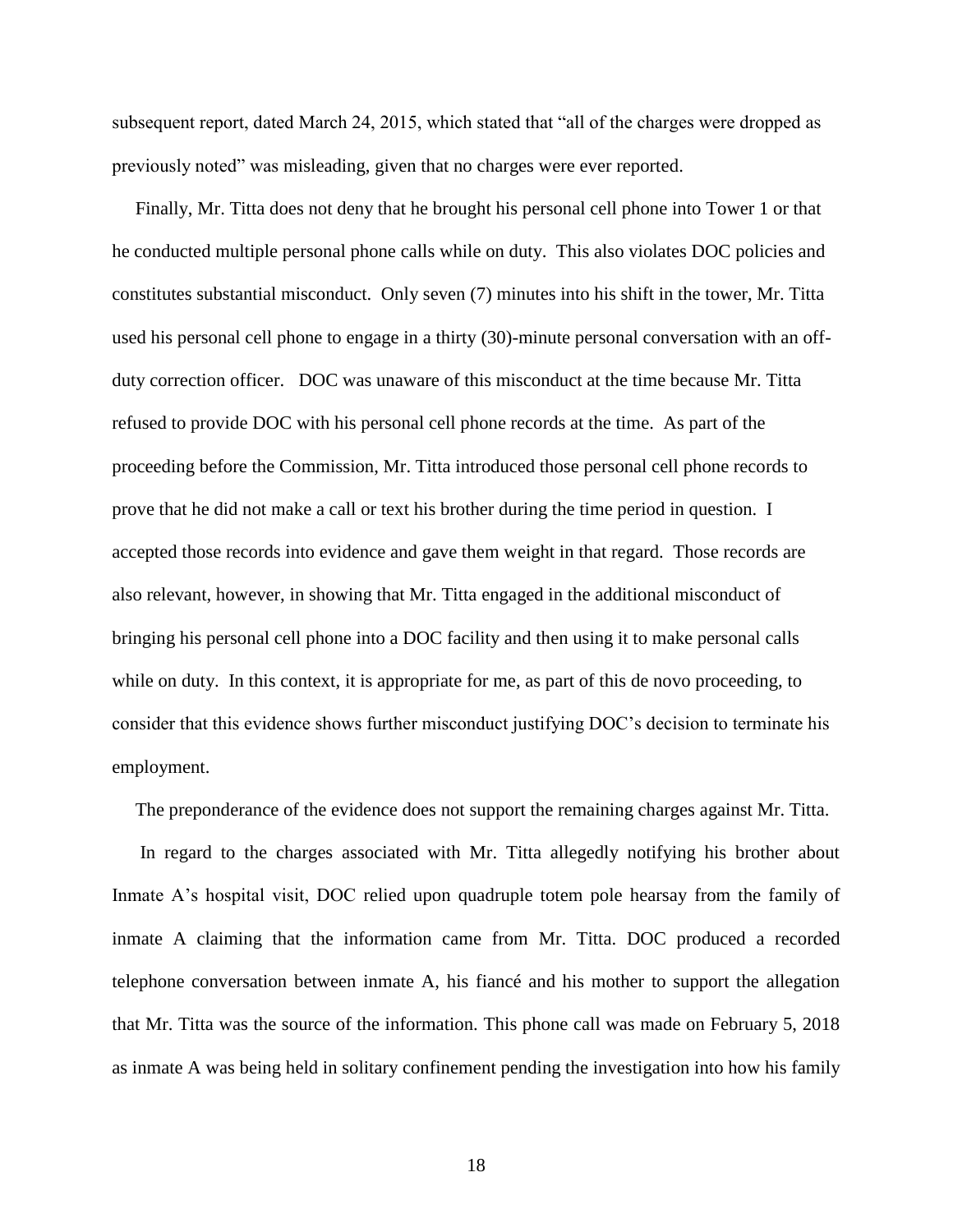learned of his medical emergency. There is insufficient evidence to corroborate this multiple tiered hearsay that appeared to be motivated by the desire to get inmate A out of solitary confinement.

 In regard to allegedly lying on his employment application, Mr. Titta was hired on his third application for employment with the Respondent. In October 2011, his first application, Mr. Titta stated that he had been terminated for an unknown reason while on probation. He also disclosed that he had an open criminal case in NH. He was not hired due to his background check. In April 2013, his second application, Mr. Titta stated that he was released before the end of his probationary period and would be able to be rehired if "no charges". The disclosure regarding the NH charges was updated to reflect his belief that he was not sure if it was a misdemeanor conviction and if it was annulled/sealed after 1 year.

 Consistent with the two earlier applications, his third application reflects Mr. Titta's understanding of the progression of his NH case as well as the ending of his employment with WHOC. He discusses his job at WHOC, stating that he was formally disciplined but not offered continued employment after his probationary period because of the pending court case. Mr. Titta did not report the NH charges on this application based on his understanding that he did not have to report the misdemeanor after the year had expired.

 Mr. Titta reasonably believed that DOC was aware of the circumstances of his leaving the WHOC. Mr. Titta's description of how his employment ended at the WHOC does not constitute untruthfulness. The same holds true for the NH case against Mr. Titta. Each application follows his understanding of the status of the criminal case and his obligation to report it.

 The remaining allegations of untruthfulness rely primarily on the allegation that Mr. Titta was lying to investigators when he denied contacting his brother regarding Inmate A's transport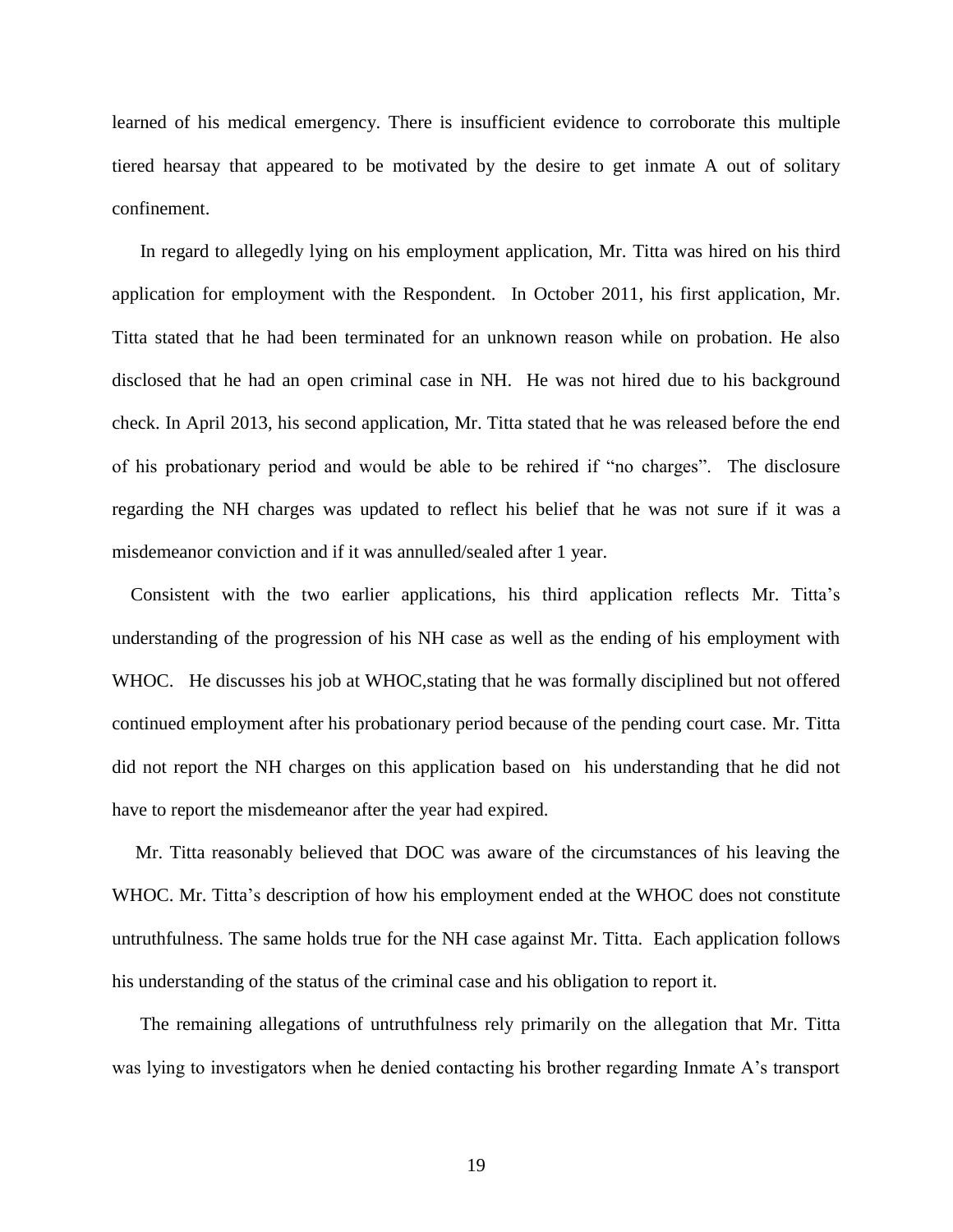to the hospital. As discussed above, DOC has not proven that Mr. Titta engaged in this

misconduct. Thus, his denial cannot constitute untruthfulness.

Having determined that Mr. Titta did engage in misconduct, I must determine whether the

level of discipline here (termination) was warranted.

As stated by the SJC in Falmouth v. Civ. Serv. Comm'n, 447 Mass. 814 (2006):

 "After making its de novo findings of fact, the commission must pass judgment on the penalty imposed by the appointing authority, a role to which the statute speaks directly. G.L. c. [31], s. § 43 ('The commission may also modify any penalty imposed by the appointing authority.') Here the commission does not act without regard to the previous decision of the [appointing authority], but rather decides whether 'there was reasonable justification for the action taken by the appointing authority in the circumstances found by the commission to have existed when the appointing authority made its decision." Id. citing Watertown v. Arria, 16 Mass.App.Ct. 331, 334 (1983).

"Such authority to review and amend the penalties of the many disparate appointing authorities subject to its jurisdiction inherently promotes the principle of uniformity and the 'equitable treatment of similarly situated individuals.' citing Police Comm'r of Boston v. Civ. Serv. Comm'n, 39 Mass.App.Ct. 594, 600 (1996). However, in promoting these principles, the commission cannot detach itself from the underlying purpose of the civil service system— 'to guard against political considerations, favoritism and bias in governmental employment decisions." Id. (citations omitted).

"Unless the commission's findings of fact differ significantly from those reported by the [appointing authority] or interpret the relevant law in a substantially different way, the absence of political considerations, favoritism or bias would warrant essentially the same penalty. The commission is not free to modify the penalty imposed by the town on the basis of essentially similar fact finding without an adequate explanation." Id. (citations omitted).

My findings do differ from DOC. Most significantly, the evidence does not support the

allegation that Mr. Titta contacted his brother and notified him that Inmate A was being

transported to the hospital. The seriousness of the other misconduct proven here, however,

justifies the termination of Mr. Titta as a Correction Officer.

<sup>--</sup>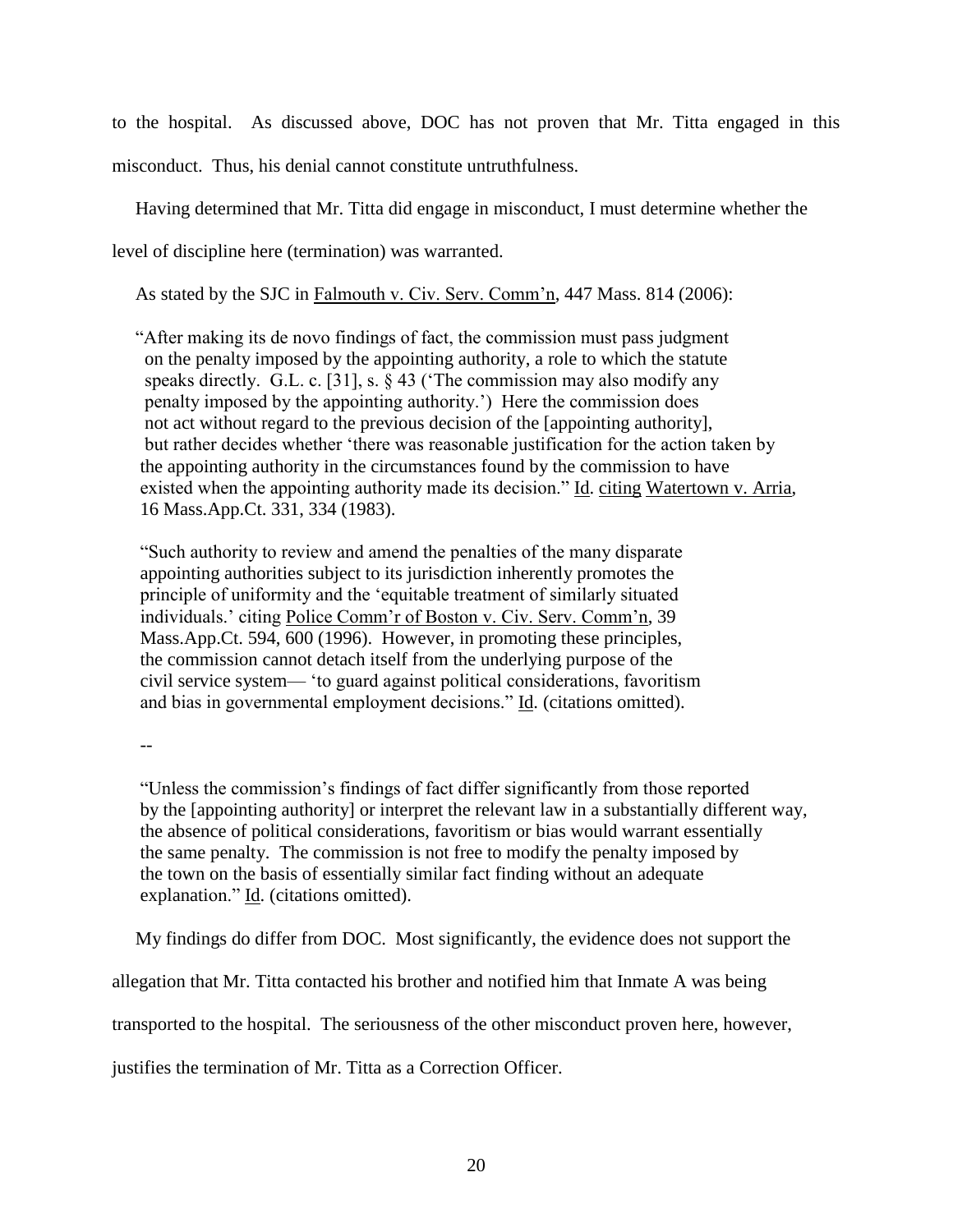Mr. Titta has a complete disregard for the basic responsibilities of a Correction Officer. He engaged in jaw-dropping conversations with his brother and other inmates while they were incarcerated at the Worcester County House of Correction, discussing the crimes of multiple inmates, their locations, the layout of MCI Shirley, the fact that certain doors at the Worcester facility do not lock and having another inmate beat up. In short, Mr. Titta sounded more like a fellow inmate during these recorded conversations, as opposed to someone who had been entrusted with the responsibility of serving as a correction officer for the Massachusetts Department of Correction. This egregious misconduct, in addition to failing to report that he was charged with assault and battery regarding the Gillette Stadium incident, justify DOC's decision to terminate Mr. Titta's employment. The additional misconduct related to his personal cell phone usage further reinforces DOC's decision here, but, even without these additional charges, termination was justified.

### *Conclusion*

For all of the above reasons, Mr. Titta's appeal under Docket No. D1-18-099 is hereby

#### *denied*.

Civil Service Commission

*/s/ Christopher Bowman* Christopher C. Bowman Chairman

By a 4-0 vote of the Civil Service Commission (Bowman, Chairman; Ittleman, Stein, and Tivnan, Commissioners) [Camuso-Not Participating] on June 6, 2019.

Either party may file a motion for reconsideration within ten days of the receipt of this Commission order or decision. Under the pertinent provisions of the Code of Mass. Regulations, 801 CMR 1.01(7)(l), the motion must identify a clerical or mechanical error in this order or decision or a significant factor the Agency or the Presiding Officer may have overlooked in deciding the case. A motion for reconsideration does not toll the statutorily prescribed thirty-day time limit for seeking judicial review of this Commission order or decision.